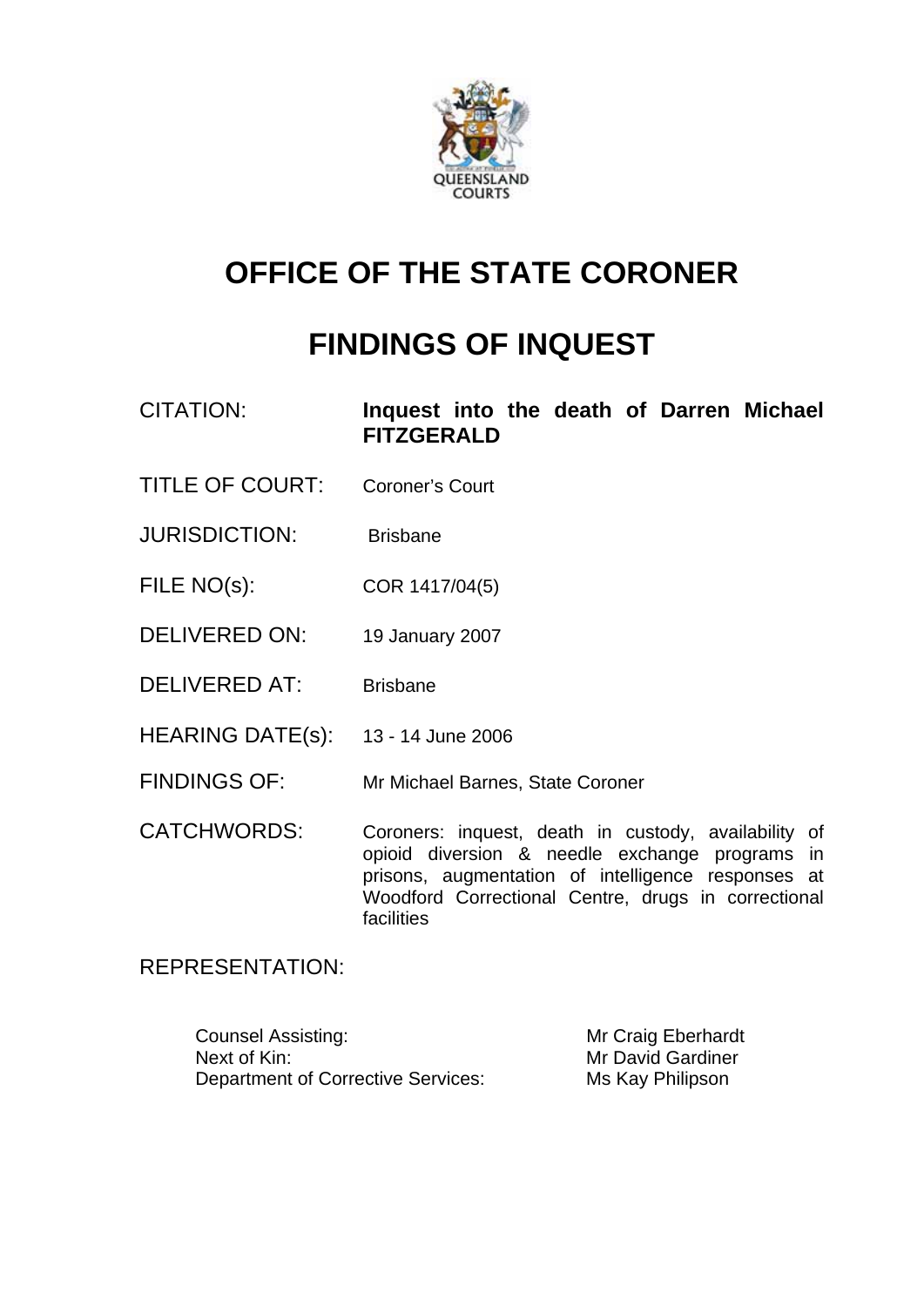## **Findings of the Inquest into the death of Darren Michael Fitzgerald**

## Table of Contents

| The admissibility of evidence and the standard of proof1                         |
|----------------------------------------------------------------------------------|
|                                                                                  |
|                                                                                  |
|                                                                                  |
|                                                                                  |
|                                                                                  |
|                                                                                  |
|                                                                                  |
|                                                                                  |
|                                                                                  |
|                                                                                  |
|                                                                                  |
|                                                                                  |
|                                                                                  |
|                                                                                  |
| The efforts of the Department of Corrective Services to address the problem<br>8 |
|                                                                                  |
|                                                                                  |
| Recommendation 1 - Augmentation of intelligence resources at Woodford            |
|                                                                                  |
|                                                                                  |
|                                                                                  |
|                                                                                  |
|                                                                                  |
|                                                                                  |
| Recommendation 2 - Re-introduction of methadone and buprenorphine in all         |
|                                                                                  |
|                                                                                  |
| Recommendation 3 - Clean syringes be made available to prisoners  16             |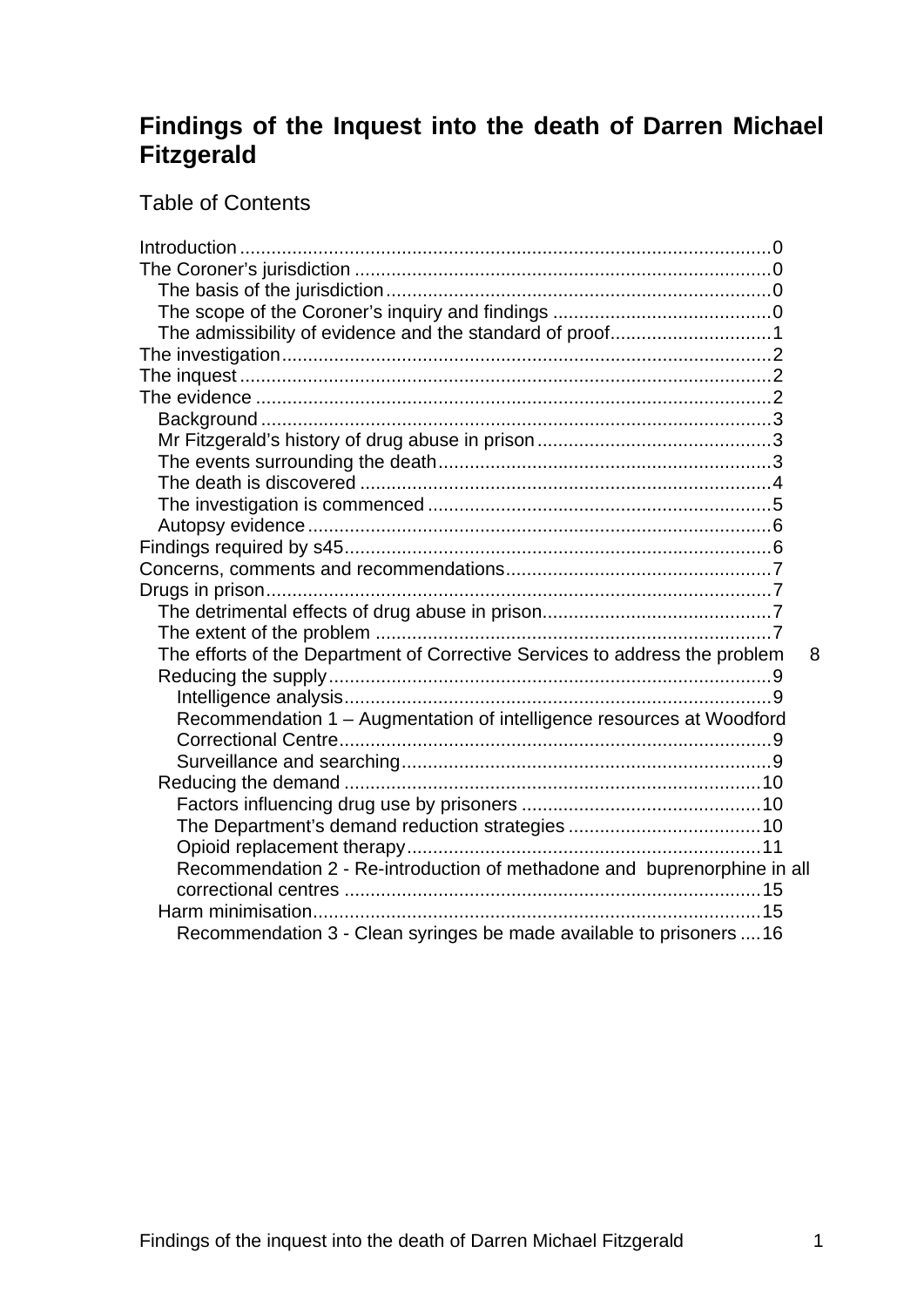The *Coroners Act 2003* provides in s45 that when an inquest is held into a death in custody, the coroner's written findings must be given to the family of the person who died, each of the persons or organizations granted leave to appear at the inquest and to various specified officials with responsibility for the justice system including the Attorney-General and the Minister for Corrective Services. These are my finding in relation to the death of Darren Michael Fitzgerald. They will be distributed in accordance with the requirements of the Act and a copy placed on the website of the Office of the State Coroner.

#### **Introduction**

At the time of his death Mr Fitzgerald was an inmate of the Woodford Correctional Centre where he was serving a sentence of life imprisonment for murder.

At about 2am on 13 June 2004, correctional staffs were conducting a routine head count of unit the unit in which Mr Fitzgerald was housed when they noticed him slumped at his desk. A nurse was called and she and the correctional officers entered the cell. It was immediately ascertained that Mr Fitzgerald was dead.

These findings seek to explain how the death occurred and consider whether any changes to prison policy or procedures would reduce the likelihood of further deaths occurring in similar circumstances.

#### **The Coroner's jurisdiction**

Before turning to the evidence, I will say something about the nature of the coronial jurisdiction.

## *The basis of the jurisdiction*

Because Mr Fitzgerald, was when he died, detained in a corrective services facility, his death was a "*death in custody*" within the terms of the Act and so it was reported to the State Coroner for investigation and inquest.<sup>2</sup>

## *The scope of the Coroner's inquiry and findings*

A coroner has jurisdiction to inquire into the cause and the circumstances of a reportable death. If possible he/she is required to find:-

- whether a death in fact happened:
- the identity of the deceased:
- when, where and how the death occurred; and
- what caused the person to die.

There has been considerable litigation concerning the extent of a coroner's jurisdiction to inquire into the circumstances of a death. The authorities clearly establish that the scope of an inquest goes beyond merely establishing the medical cause of death but as there is no contention around that issue in this case I need not seek to examine those authorities here with a view to settling that question. I will say something about the general nature of inquests however.

 $\frac{1}{1}$ See s10

<sup>2</sup> s8(3) defines "*reportable death*" to include deaths in custody and s7(2) requires that such deaths be reported to the state coroner or deputy state coroner. Section 27 requires an inquest be held in relation to all deaths in custody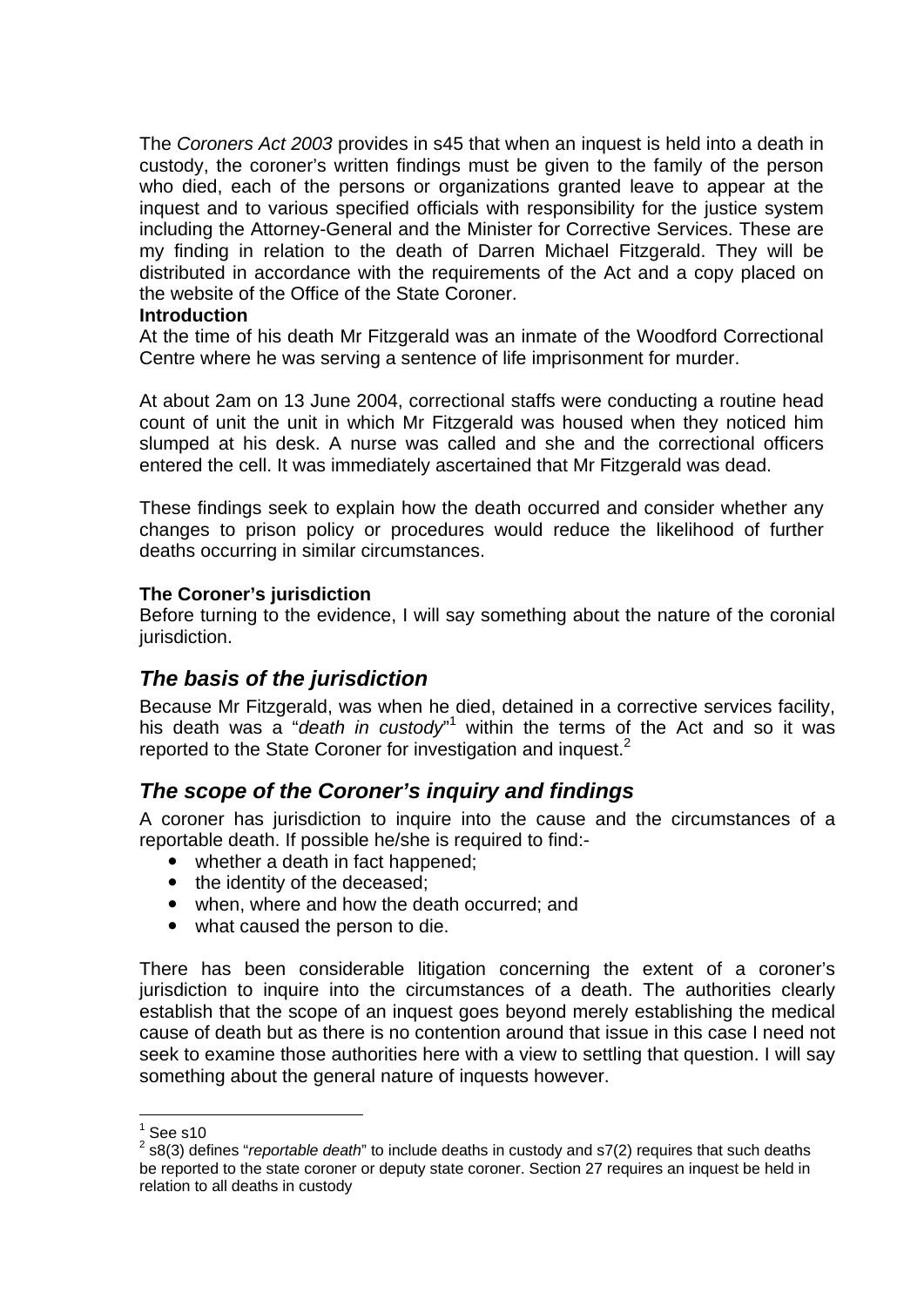An inquest is not a trial between opposing parties but an inquiry into the death. In a leading English case it was described in this way:-

*It is an inquisitorial process, a process of investigation quite unlike a criminal trial where the prosecutor accuses and the accused defends… The function of an inquest is to seek out and record as many of the facts concerning the death as the public interest requires.*<sup>3</sup>

The focus is on discovering what happened, not on ascribing guilt, attributing blame or apportioning liability. The purpose is to inform the family and the public of how the death occurred with a view to reducing the likelihood of similar deaths. As a result, the Act authorises a coroner to make preventive recommendations concerning public health or safety, the administration of justice or ways to prevent deaths from happening in similar circumstances in future.<sup>4</sup> However, a coroner must not include in the findings or any comments or recommendations statements that a person is or maybe guilty of an offence or is or may be civilly liable for something.<sup>5</sup>

## *The admissibility of evidence and the standard of proof*

Proceedings in a coroner's court are not bound by the rules of evidence because s37 of the Act provides that the court "*may inform itself in any way it considers appropriate."* That doesn't mean that any and every piece of information however unreliable will be admitted into evidence and acted upon. However, it does give a coroner greater scope to receive information that may not be admissible in other proceedings and to have regard to its provenance when determining what weight should be given to the information.

This flexibility has been explained as a consequence of an inquest being a factfinding exercise rather than a means of apportioning guilt: an inquiry rather than a trial.<sup>6</sup>

A coroner should apply the civil standard of proof, namely the balance of probabilities, but the approach referred to as the *Briginshaw* sliding scale is applicable.<sup>7</sup> This means that the more significant the issue to be determined, the more serious an allegation or the more inherently unlikely an occurrence, the clearer and more persuasive the evidence needed for the trier of fact to be sufficiently satisfied that it has been proven to the civil standard. $8$ 

It is also clear that a coroner is obliged to comply with the rules of natural justice and to act judicially. This means that no findings adverse to the interest of any party may be made without that party first being given a right to be heard in opposition to that

 $\overline{a}$ <sup>3</sup> *R v South London Coroner; ex parte Thompson* (1982) 126 S.J. 625 4

 $4$  s46

 $5$  s45(5) and 46(3)

<sup>&</sup>lt;sup>6</sup> *R v South London Coroner; ex parte Thompson* per Lord Lane CJ, (1982) 126 S.J. 625<br><sup>7</sup> Anderson v Blashki [1993] 2 VR 89 at 96 per Gobbo J

<sup>8</sup> Princesson 1 Engels 1, 2007<br>Briginshaw v Briginshaw (1938) 60 CLR 336 at 361 per Sir Owen Dixon J

<sup>&</sup>lt;sup>9</sup> Harmsworth v State Coroner [1989] VR 989 at 994 and see a useful discussion of the issue in Freckelton I., "Inquest Law" in *The inquest handbook*, Selby H., Federation Press, 1998 at 13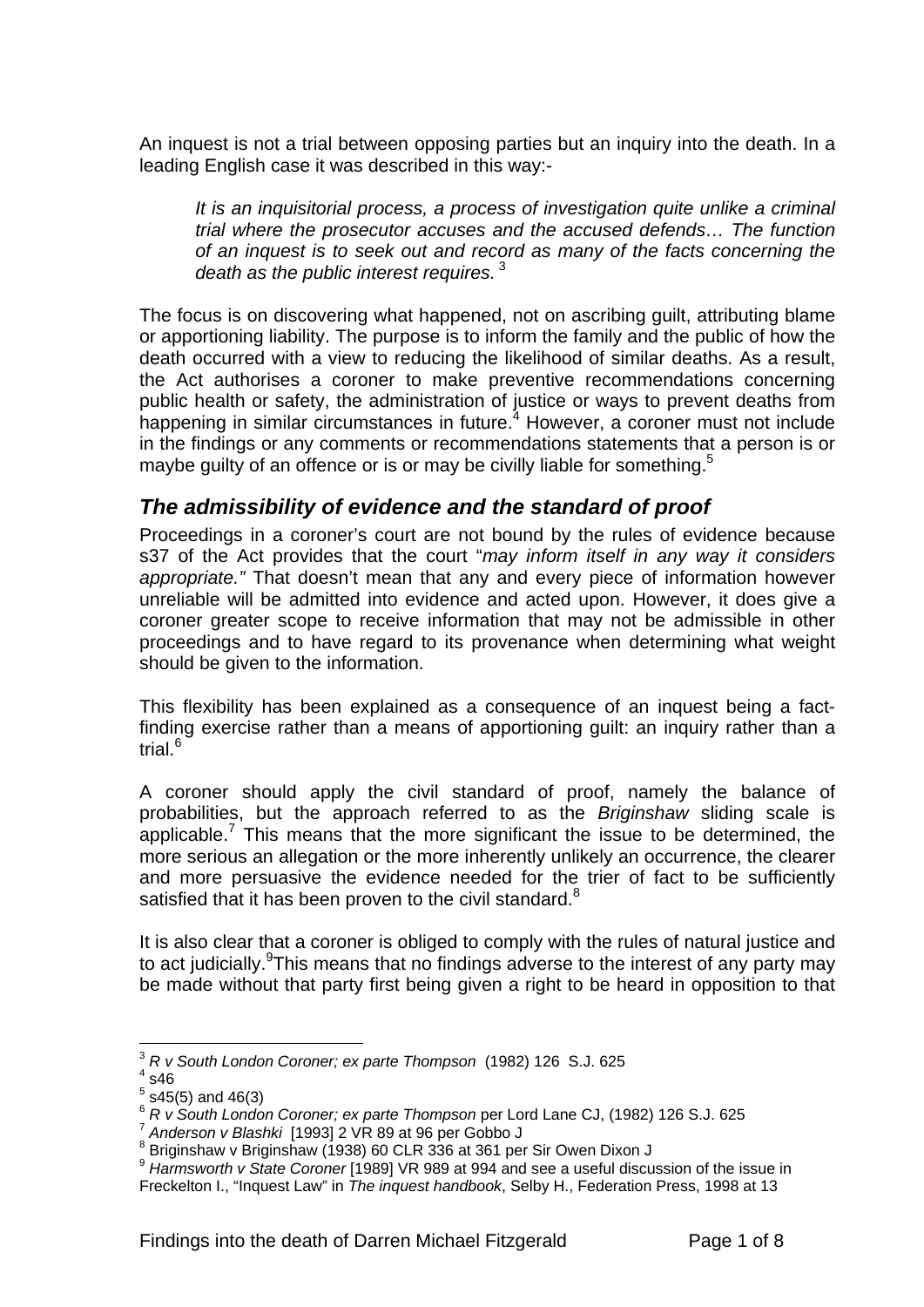finding. As *Annetts v McCann<sup>10</sup>* makes clear that includes being given an opportunity to make submissions against findings that might be damaging to the reputation of any individual or organisation.

#### **The investigation**

I will now say something about the investigation of Mr Fitzgerald's death. As can be readily appreciated, any death in custody may raise suspicions in the minds of those close to the deceased, that he/she has met with some foul play and/or the authorities have failed in their duty to properly care for the prisoner. It is therefore essential that even when a death appears at the outset not to be suspicious, the investigation is thorough and rigorous. I am satisfied that it was in this case.

As soon as the nurse employed by the correctional centre declared Mr Fitzgerald's life to be extinct, the cell was closed and guards were posted to prevent any interference with the scene. The correctional supervisor of the wing called the Woodford police station and at two general duties officers attended the prison. At about 3.45am the on call detectives from the Corrective Services Investigating Unit (the CSIU) a specialist group from the Queensland Police Service (QPS) who undertake the investigation of all deaths and serious incidents in correctional centres were advised of the death. Two officers from that unit attended the centre about four hours after the death had been discovered. They took control of the investigation. I am satisfied that prior to their arrival correctional officers and the general duties police officers maintained the integrity of the scene from an investigative perspective.

Relevant evidence within Mr Fitzgerald's cell was photographed and witnesses were interviewed and statements obtained. The investigation focussed on establishing the cause of death and on eliminating the possibility of foul play.

On 14 June 2004 an autopsy was conducted by Dr Alex Olumbe a forensic pathologist from the John Tonge Centre.

The CSIU investigation report was received at the Office of the State Coroner in April 2005. Since then, further enquiries into the underlying causes of the death have been undertaken by staff of the Office of the State Coroner with the assistance of counsel assisting.

#### **The inquest**

A pre-hearing conference was held in Brisbane on 16 March 2006. Mr Eberhardt was appointed Counsel Assisting. Leave to appear was granted to the Department of Corrective Services and the Aboriginal and Torres Strait Islander Legal Service. The inquest then proceeded over 2 days on 13 and 14 June 2006. Nine witnesses gave evidence and 62 exhibits were tendered.

#### **The evidence**

I turn now to the evidence. Of course I can not even summarise all of the information contained in the exhibits and transcript but I consider it appropriate to record in these reasons the evidence I believe is necessary to understand the findings I have made.

l 10 (1990) 65 ALJR 167 at 168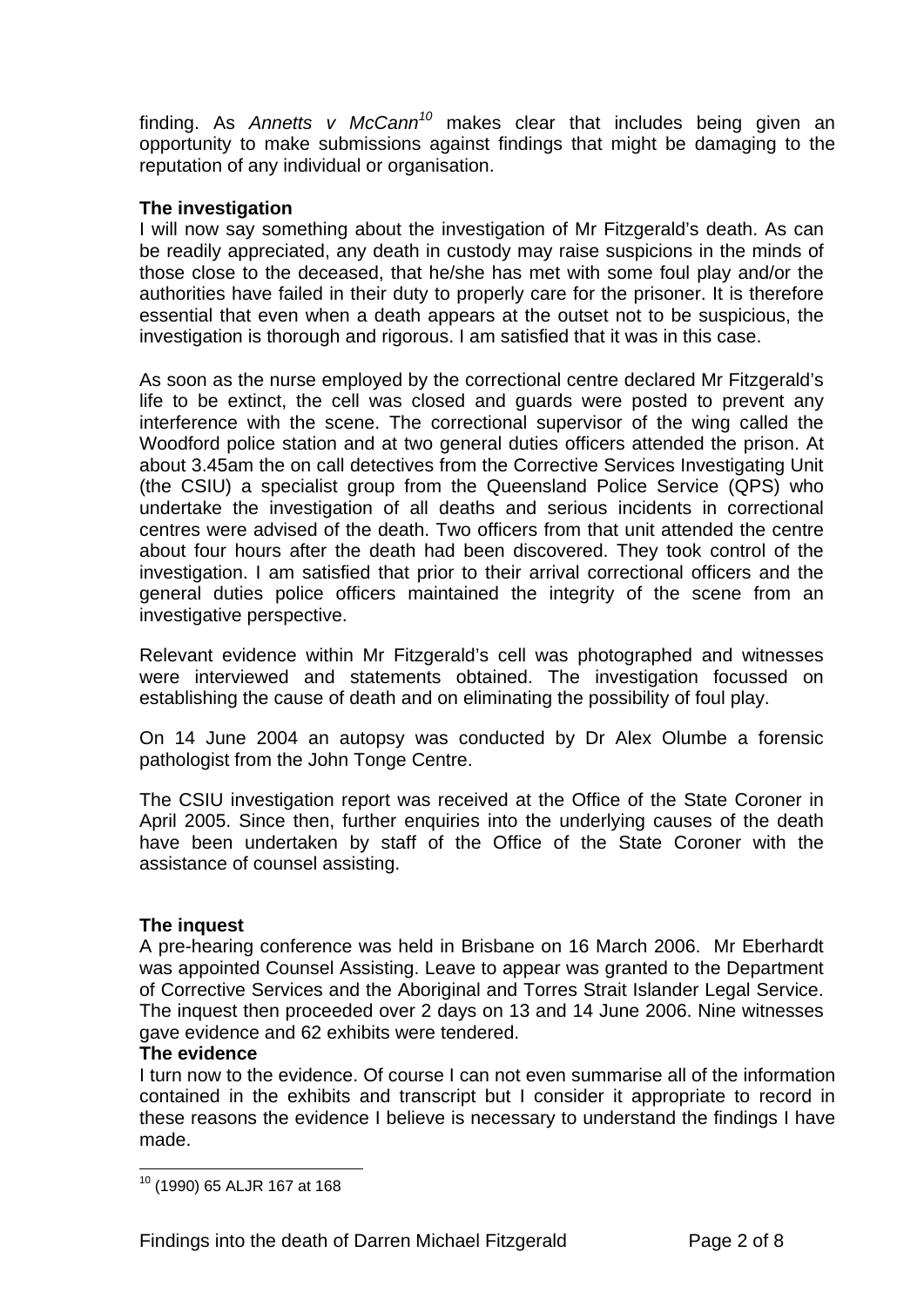## *Background*

Unfortunately I have little information about Mr Fitzgerald's life, other than that contained in his Queensland Police Service (QPS) criminal history and his various prison files. Those records indicate that by the time Mr Fitzgerald was 15, he was already appearing in court charged with criminal offences and over the next 15 years he regularly appeared in court on charges of break, enter and steal, wilful damage, assault and unlawful use of a motor vehicle. As a result of being convicted of some of these offences he was sentenced to short periods of imprisonment. In 1998 Mr Fitzgerald was sentenced to life imprisonment after being convicted of murder.

From the time of that conviction until the time of his death he was incarcerated in the Woodford Correctional Centre and remained under a high security classification throughout.

## *Mr Fitzgerald's history of drug abuse in prison*

On initial assessment, at the commencement of his life sentence, Mr Fitzgerald disclosed a history of drug abuse. Thereafter, whilst in prison he returned positive results to urine drug screening tests on fifteen occasions. He was breached for drug related offences on nine occasions.

In March 2002, June 2002 and February 2004 Mr Fitzgerald was placed on a management plan for drug use. The key aspects of these plans were for him to remain drug free, breach free and maintain acceptable behaviour. This action was initiated as a result of the positive urine tests and as a consequence Mr Fitzgerald was denied contact visits for the duration of the plans. None of the plans succeeded in remedying Mr Fitzgerald's tendency to abuse illicit drugs.

#### *The events surrounding the death*

At the time of his death, Darren Fitzgerald was housed alone in cell 15 of unit N17 which held 34 other prisoners. Prison officers describe him as "*a mainly compliant prisoner who was generally easy to manage within the unit."* 

He closely associated with his half brother Brian McPartland who was incarcerated in the same unit.

On 11 June 2004, Mr McPartland received a contact visit from his girlfriend, Ms Jodie Loy (nee Manning). Ms Loy was known to Mr McPartland prior to his imprisonment in 2002 but both say they only considered themselves boyfriend/girlfriend from about late 2003 onwards.

Ms Loy denies ever bringing any drugs into the prison, but acknowledges that on one visit an ionscan device which can detects minute traces of illicit drugs indicated that she had been in contact with heroin. She denied having any knowledge of how this occurred and claims the prison authorities at the time accepted her denial and allowed her to continue with the contact visit on that occasion.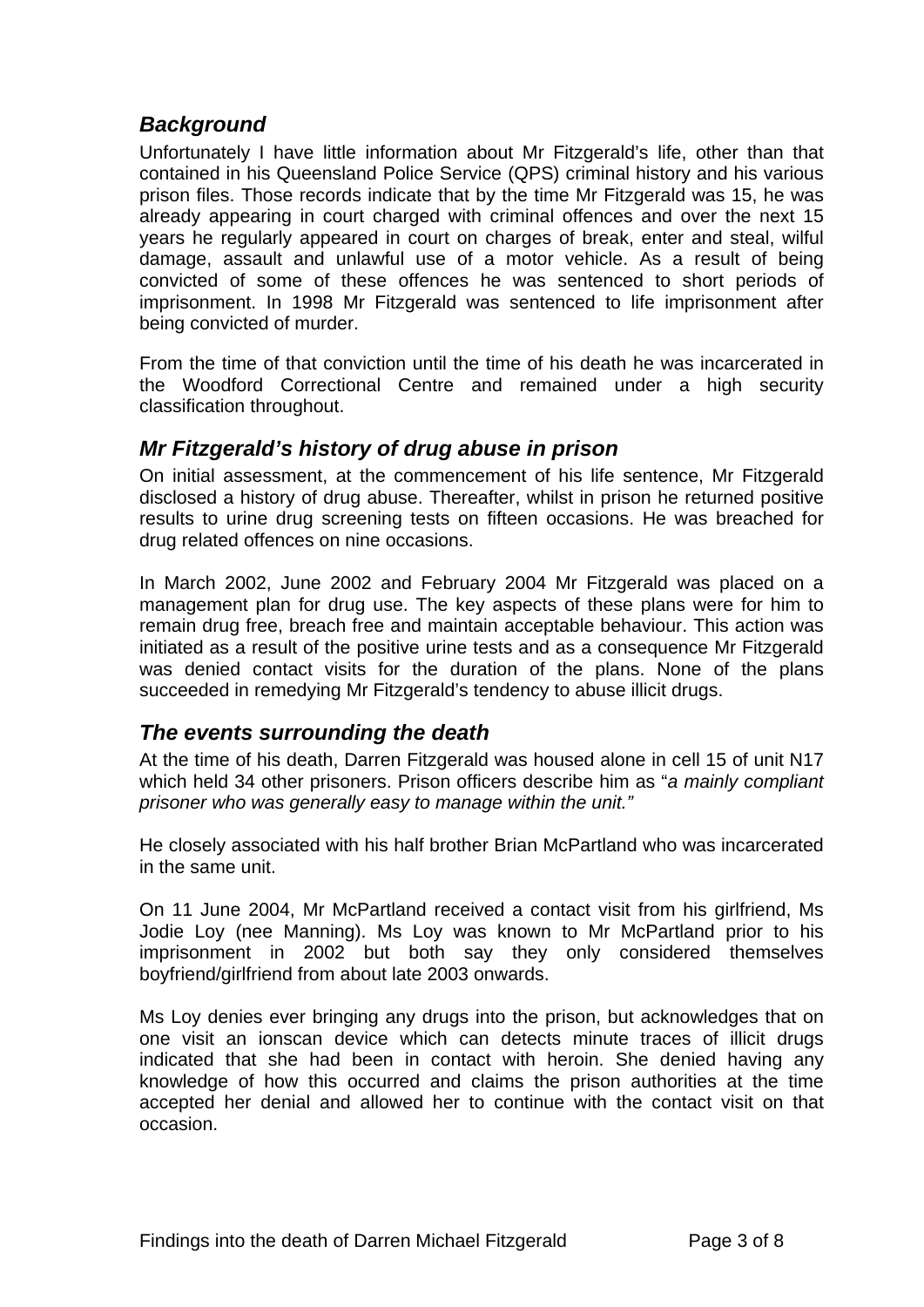It is also noteworthy that later on the 11 June 2004, Mr McPartland telephoned his father Brian Wootton and instructed him to put \$980 in Ms Manning's bank account.

Both Messieurs McPartland and Wootton claimed that transaction was a result of Mr McPartland winning the money on the horses. They say Mr Wootton regularly placed bets on his son's behalf. Mr McPartland says he instructed the money be given to Ms Loy to help her with general living expenses. She says she needed no such help. Mr Wootton says he was told to provide the money to Ms Loy so that she could make arrangements to buy things for Mr McPartland's child who lived in North Queensland.

The circumstances of the payment and the inconsistencies in the explanations for it raise a strong suspicion that Ms Loy brought drugs into the prison and that Mr McPartland cuased the money to be transferred to her in payment for this.

Mr McPartland says that he knew Mr Fitzgerald had some heroin in the days before his death because Mr Fitzgerald gave him some of the drug. He would not say where he thought Mr Fitzgerald got the drug from.

Nothing noteworthy or suspicious is known about Mr Fitzgerald's actions on the day of his death. At about 10.00am Mr Fitzgerald went with other prisoners to the oval at the correctional centre. They returned to the unit at about 11:15am.

At about 2pm, Mr Fitzgerald went to the medical unit where he received some analgesic cream for chronic shoulder soreness. He returned to the unit at 2:25pm.

Mr McPartland says he saw Mr Fitzgerald at about 4.00pm and it was obvious to him that Mr Fitzgerald had ingested heroin.

At 6:20pm the lock down procedures commenced. This involved the officers in control of the unit sighting all prisoners and ensuring that each prisoner was securely locked in their individual cells.

Mr McPartland, was housed on the second level on the opposite side to Mr Fitzgerald's ground floor cell. He says that at about 8.00pm he called out to Mr Fitzgerald to see if he was alright. He says he did this because he knew Mr Fitzgerald had been using heroin. He says that although Mr Fitzgerald did not at first respond, after prompting from the prisoner in the cell next to his, Mr Fitzgerald assured Mr McPartland that he was alright and they said good night to each other.

At about 9.00pm a head count was undertaken. The officers who did this say Mr Fitzgerald was alive and sitting at his desk. They claim to have seen him moving as if writing. Another head count was conducted at about 11.00pm. The officer who undertook that inspection says he is sure that there was a prisoner in cell 15 but doesn't remember anything else about the prisoner.

## *The death is discovered*

The next check on the prisoners occurred at 2.00am on the 13 June 2004. On this occasion the officers noticed Mr Fitzgerald slumped over his desk. His reading light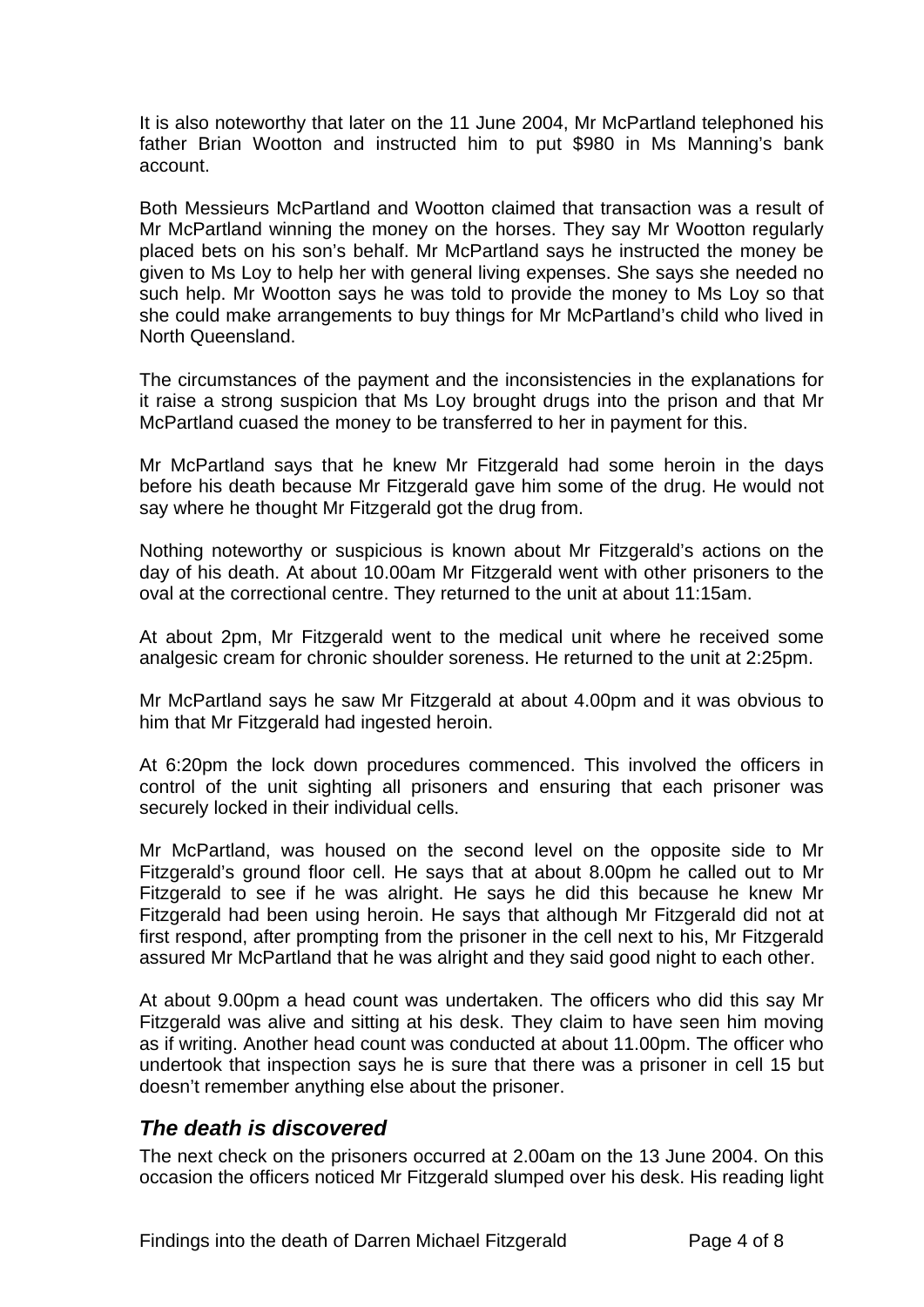was on and they noticed that his chest did not seem to be rising and falling as would be expected. They knocked on the glass in the door and saw no response or movement from Mr Fitzgerald. The officer rang master control and requested that the officer there use the intercom system to try and communicate with Mr Fitzgerald. The officer at the door of Mr Fitzgerald's cell heard the officer at master control calling over the intercom "*Are you there Fitzy?"* The speaker for that intercom was located near the desk at which Mr Fitzgerald was sitting. He made no response.

On hearing no response and being told that his voice had prompted no movement, the officer at master control called a medical emergency which caused a number of officers including a nurse to attend the cell very quickly. The door was remotely unlocked. No one other than Mr Fitzgerald was in the cell when it was opened. The nurse checked for a pulse on Mr Fitzgerald but could find none. Mr Fitzgerald was laid on the ground and further checks were made. It was apparent to the nurse and the others present that Mr Fitzgerald was dead and had been so for some time. In the circumstances no resuscitation was attempted.

The officers saw an orange syringe cap lying on the desk close to where Mr Fitzgerald's head had been. They also saw a small syringe and a needle on the floor under the desk. Near the cell door on the floor was a cassette tape with the tape unwound from the spools. The tape had a pair of nail clippers secured to one end of it. The prison officers recognised this as a device prisoners use to pass objects from one cell to another. It is referred to as a string line.

## *The investigation is commenced*

The cell was secured and the investigation referred to earlier was commenced. All of the 34 prisoners housed in the unit at the time of the death were interviewed and drug tested. Eight returned positive results for opioids and two returned results that indicated that they had been drinking copious quantities of water, a method frequently used to flush illicit drugs from the system.

A search of the cell and the whole unit was undertaken. On the desk in Mr Fitzgerald's cell there was found a small piece of torn envelope with the word "Fitzy" printed on it. It contained traces of heroin. No finger prints were found on the paper and the handwriting was not able to be identified. There was a spoon on the desk containing remnants of a white fluid.

There were no signs of a struggle in the cell.

Mr McPartland was told of the death by prison officers. He was allowed to view Mr Fitzgeral's body and identified him to the prison officers. Police from Upper Mount Gravatt attended on Mr Fitzgerald's mother at her home and advised her of the death.

Another syringe was found secreted in a boxing mitt in a common area in the unit. When giving evidence Mr McPartland admitted he had secreted it there.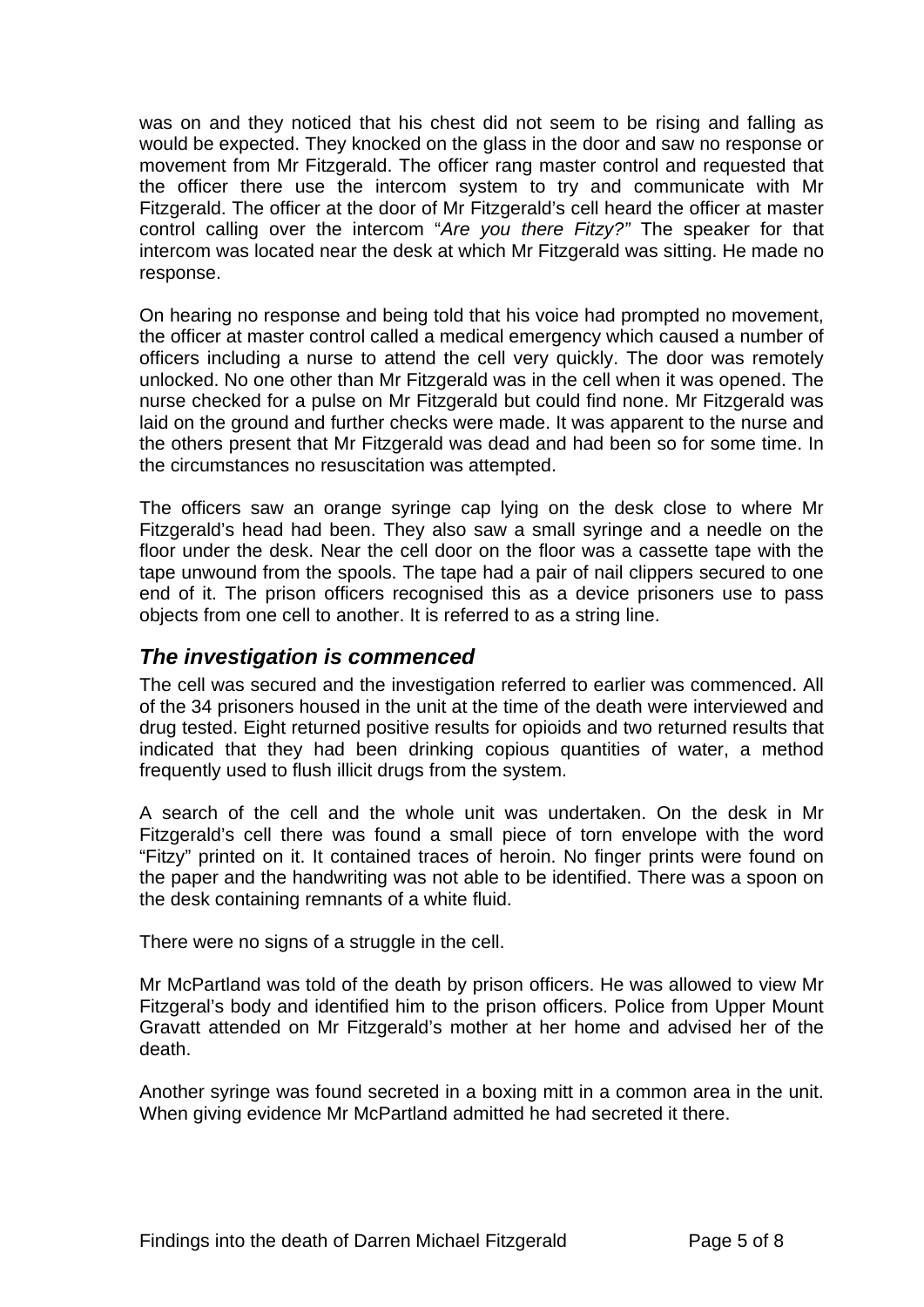## *Autopsy evidence*

On 14 June, an autopsy was undertaken on the body of Mr Fitzgerald by Dr Alex Olumbe, an experienced forensic pathologist.

Dr Olumbe found no signs of traumatic injury, and no signs of suffocation or asphyxiation on Mr Fitzgerald's body. He did however, find scarring associated with recent and previous puncture marks in the right elbow joint. These were consistent with injury caused by self administered illicit drugs. Toxicology analysis found that Mr Fitzgerald had a total morphine level of 0.57mg/kg in his body. Dr Olumbe said this is the high end of the fatal range.

Dr Olumbe also advised that a person's ability to tolerate high doses of morphine varies quickly with frequency of use. After a relatively short period of abstinence that tolerance can be eliminated leading to inadvertent accidental overdoses easily occurring.

Dr Olumbe also found that the left anterior descending coronary artery had eccentric stenosis reducing the lumen by up to 75%.

Dr Olumbe said in evidence that such stenosis could in itself account for the death and that the effects of an overdose of morphine could exacerbate the problem as morphine repressed respiration and therefore placed greater strain on the heart.

Dr Olumbe gave some evidence in relation to the timing of the death. He noted that the lividity present on the posterior of the body is fixed but that would have occurred whilst Mr Fitzgerald's body was in the mortuary. As he died in an upright position and there was no fixed pooling of blood in the feet it is likely that he died not more than four hours before being found.

Mr Fitzgerald was found to be suffering from Hepatitis C.

The presence of 6-monoacetylmorphine in a urine sample indicated that the heroin in Mr Fitzgerald's body was ingested within twelve hours of death.

I consider that no action of any prison officer or other prisoner caused or directly contributed to the death. I am satisfied that Mr Fitzgerald accidentally caused his own death by unintentionally injecting more heroin than his body could effectively metabolise. I am satisfied that the prison authorities had no information to alert them to the likelihood that Mr Fitzgerald was in imminent risk of harm and that they responded expeditiously and appropriately when they became aware that Mr Fitzgerald may be in need of assistance.

#### **Findings required by s45**

I am required to find, as far as is possible, who the deceased was, when and where he died, what caused the death and how he came by his death. I have already dealt with this last issue, the circumstances of the death. As a result of considering all of the material contained in the exhibits and the evidence given by the witnesses I am able to make the following findings in relation to the other aspects of the death.

#### **Identity of the deceased** – The deceased person was Darren Michael Fitzgerald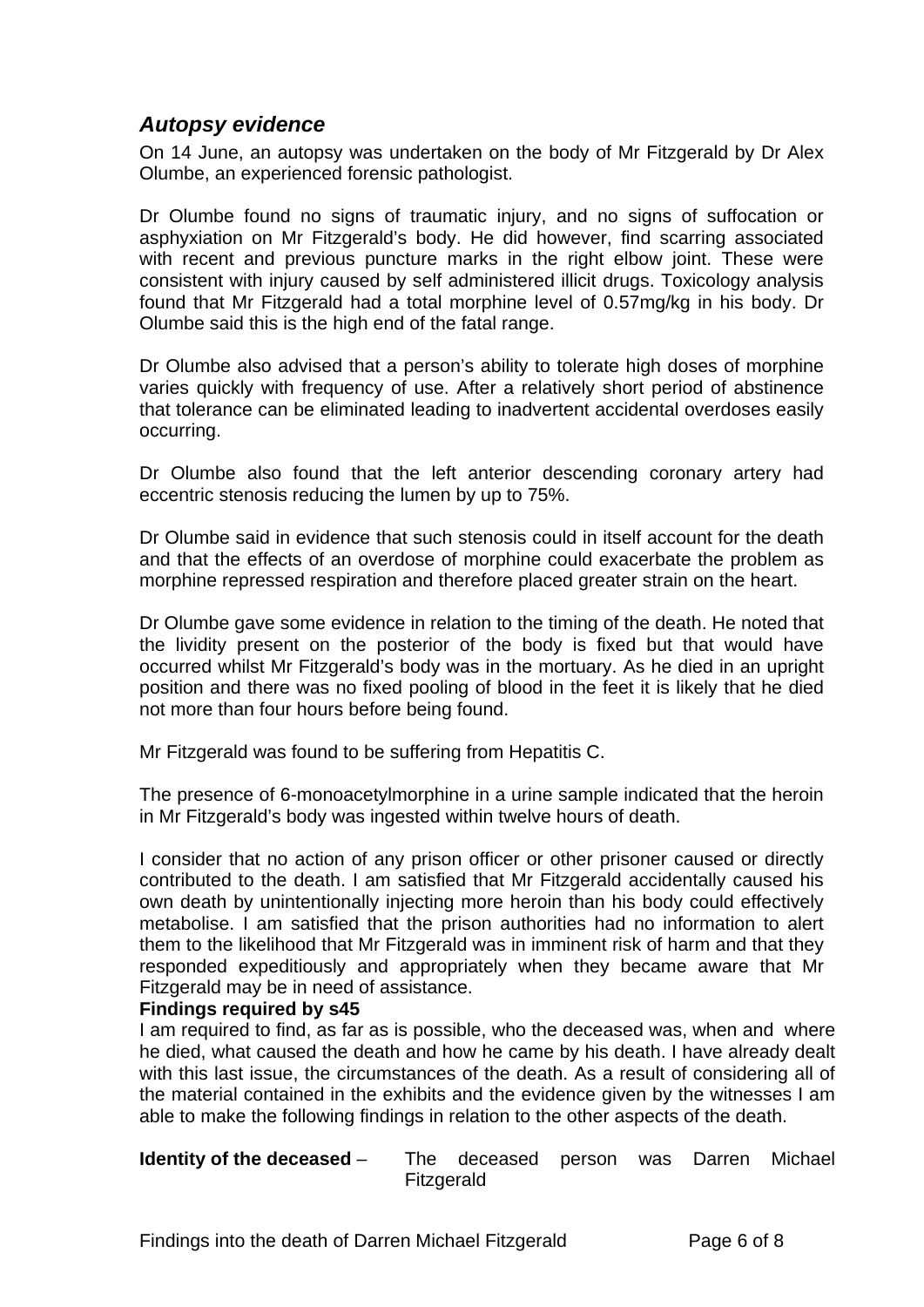| Place of death $-$ | He died in cell 15 of unit N17 at the Woodford,<br>Correctional Centre, Woodford, Queensland |  |  |  |  |
|--------------------|----------------------------------------------------------------------------------------------|--|--|--|--|
| Date of death $-$  | Mr Fitzgerald died on 12 or 13 June 2004                                                     |  |  |  |  |
| Cause of death $-$ | He died from heroin toxicity with a possible<br>contribution from coronary atherosclerosis   |  |  |  |  |

#### **Concerns, comments and recommendations**

Section 46 provides that a coroner may comment on anything connected with a death that relates to public health or safety, the administration of justice or ways to prevent deaths from happening in similar circumstances in the future. This case obviously raises for consideration the effectiveness of the efforts by correctional authorities to limit the use of illicit drugs by prisoners.

#### **Drugs in prison**

#### *The detrimental effects of drug abuse in prison*

The negative impact of drug abuse in the community is well known and documented and requires no comment from me in this case other than to note that all of those destructive and detrimental effects are, with one exception, replicated and magnified when the abuse occurs in prison. The exception is of course road traffic trauma – a significant mercy.

The harm caused by drugs in prison can be clustered into the categories of health, crime and management.

Health risks include the spread of blood born viruses, accidental overdose and newly acquired or maintained addiction.

Crime risks arise as inmates "standover" others to force them to participate in smuggling drugs into and around prisons, suppliers respond with violence to unpaid drug debts and prisoners released with outstanding drugs debts resort to crime to settle those debts. There is also an increased risk of official corruption and a resulting compromise to security if prison officers succumb to the temptation to supply drugs in exchange for the inflated prices that will be paid in the captive market.

Management problems stem from the difficulty of controlling intoxicated prisoners and those committing drug related crimes or fearful of being the victims of such crimes.

#### *The extent of the problem*

In the report of the 1996 Commission of Inquiry into drugs in Queensland prisons, Commissioner Mengler said that *"(t)he presence of drugs in prisons is the most serious challenge facing corrections today."11* Extensive sampling undertaken by

l <sup>11</sup> Report of the Commission of inquiry into drugs in Queensland Custodial Correctional Centres. 1996, p50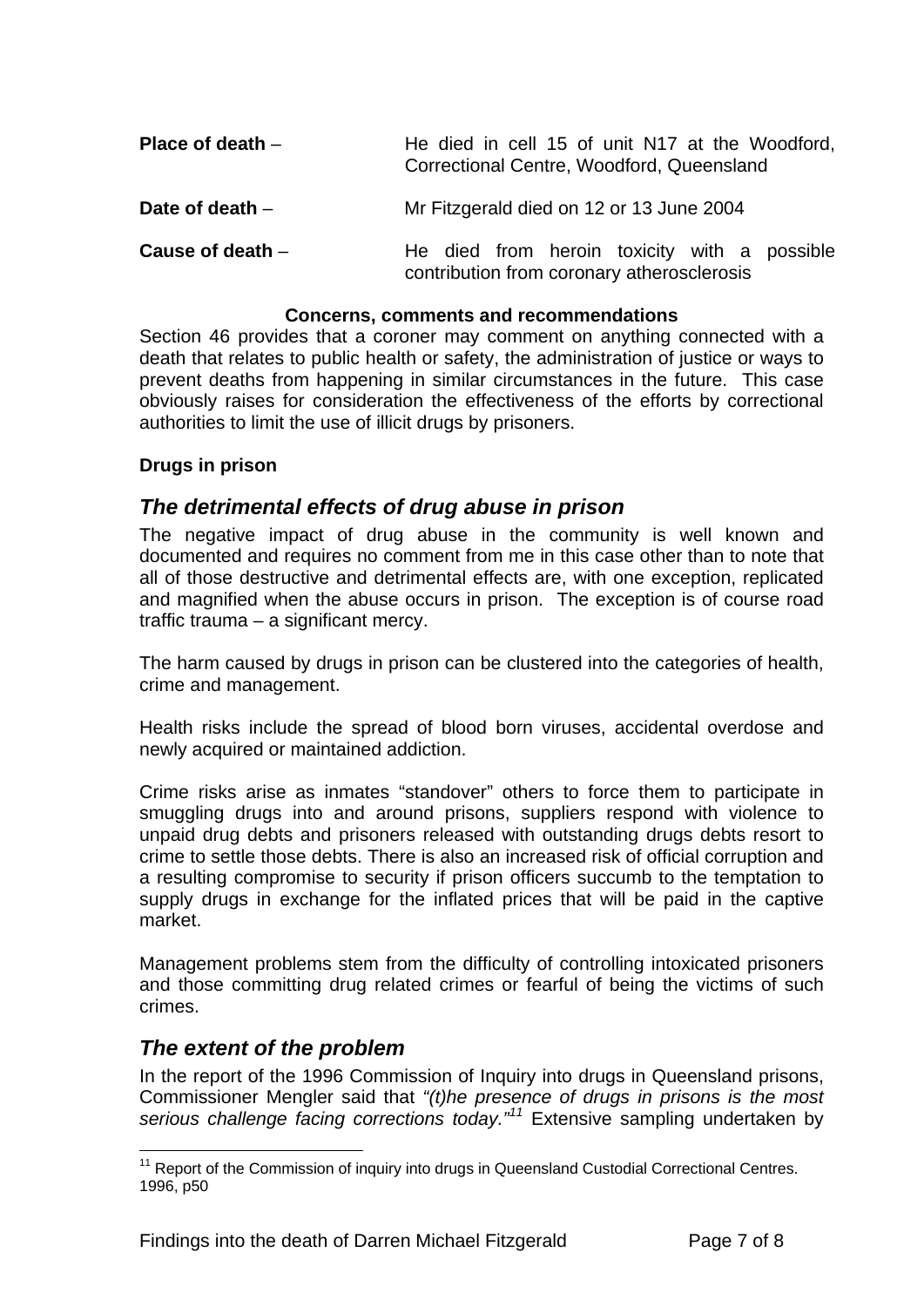an independent agency for that Inquiry led it to conclude that between 16.5% and 21.4% of prisoners in Queensland prisons were using illicit drugs.

The evidence received during this inquest indicates that illicit drug abuse remains a significant problem at the Woodford Correctional Centre and throughout Queensland correctional centres generally. However that evidence reports substantially fewer prisoners now testing positive than in 1996, an improvement for which the department deserves credit.

In summary that evidence is as follows:-

- As part of the investigation into Mr Fitzgerald's death all prisoners in unit N17 were tested. Eight of the thirty four prisoners tested positive and two gave results indicating they had attempted to flush illicit drugs from their bodies - a positive rate of 29% but undertaken with no controls for randomness.
- Random drug tests conducted monthly around the state show that for the period January 2004 to January 2006, the average returning a positive result was 4.7% of all prisoners. Woodford did a little better with the average in the same period being 4.05% although in February 2006, 8.1% of those tested returned a positive result confirming the volatile nature of the data.
- Mr Fitzgerald tested positive to heroin on nine occasions in 2003/04.

## *The efforts of the Department of Corrective Services to address the problem*

I am persuaded by the evidence given by the Manager, Drugs Strategy Unit Offender Programs and Service Directorate that the Department of Corrective Services is making diligent efforts to address this problem. The Department quite reasonably recognises that while the total elimination of drugs from prisons is a worthwhile long term goal it is not achievable in the short term and in the meantime it is essential that harm minimisation strategies be engaged to reduce the spread of blood borne viruses and of death due to overdoses.

I have had some difficulty engaging with these issues because the evidence relevant to it concerns what happened in Mr Fitzgerald's case, what has happened in corrections since and what is proposed by the Department's recently finalised Drug Strategy 2006 – 2011. I will attempt to distinguish between these different perspectives where appropriate.

The Department claims it is undertaking a holistic approach to the reduction of drug related harm by balancing the three goals of supply reduction, demand reduction and harm minimisation. It is appropriate that I deal with each of these strategies individually.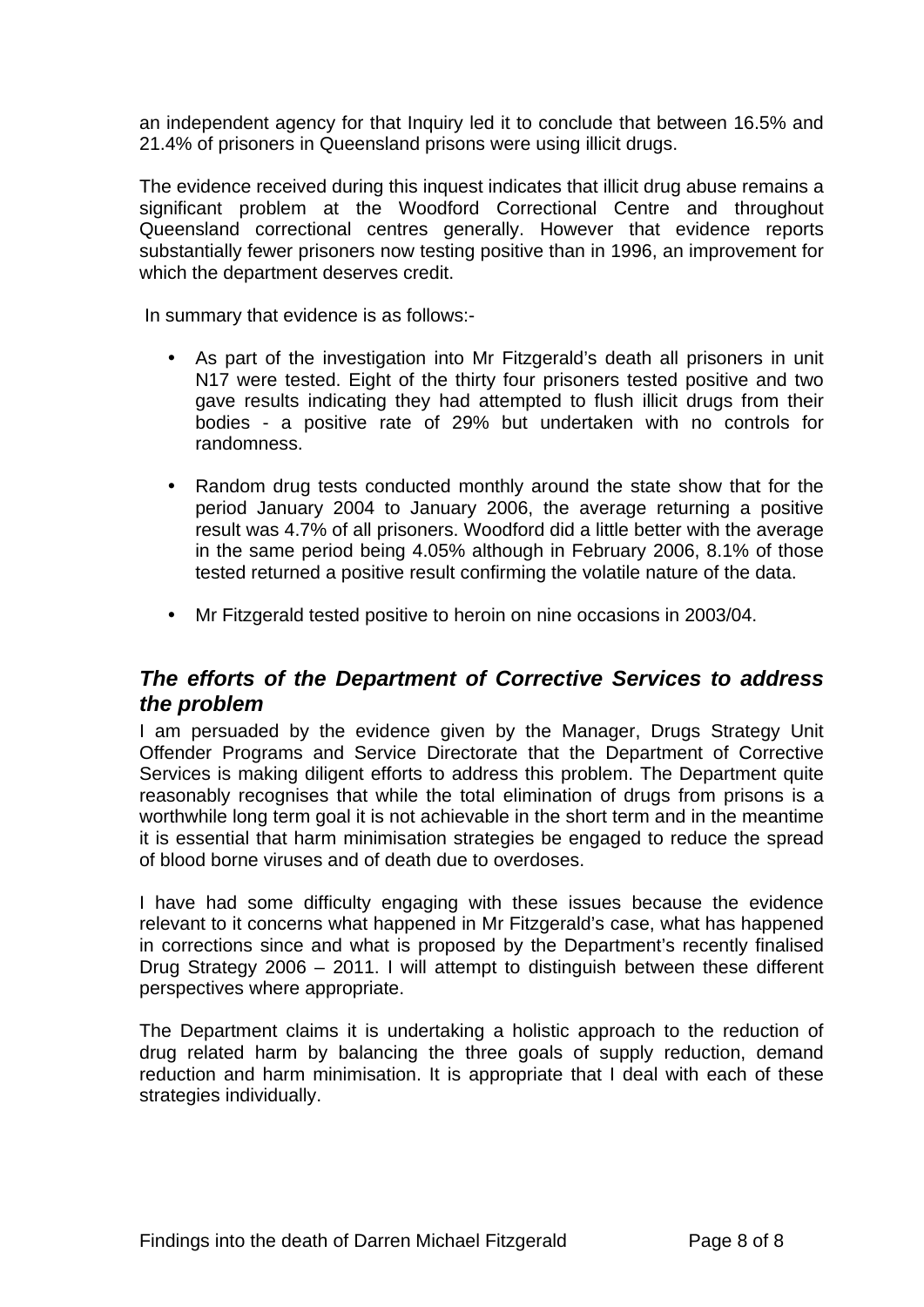## *Reducing the supply*

The strategies for reducing the amount of drugs entering the prison involve identifying those most likely to attempt to introduce drugs and monitoring those people and others who may be involved with a view to intercepting the drugs. This approach utilises intelligence analysis and searches. These and other policies also aim to deter drug use by prisoners by imposing sanctions on those who introduce or receive drugs in prisons.

## **Intelligence analysis**

The Department indicated that it has an intelligence driven approach to reducing supply that allows it to focus its enforcement efforts most effectively. Intelligence collection, collation and analysis is aimed at enabling the Department to determine which prisoners, staff, contractors or visitors warrant active monitoring. These activities are however resource intensive.

Independent inspectors appointed by the Department to review the circumstances of Mr Fitzgerald's death reported that the intelligence section of Woodford Correctional Centre was under resourced and that it could not adequately process all relevant information. While staff numbers allocated to this section since Mr Fitzgerald's death have increased from three to four, I understand the prison population has increased by approximately  $43\%$  in the same period.<sup>12</sup> In real terms, therefore, there has been no increase in the intelligence capability of the centre.

The intelligence manager who gave evidence at the inquest acknowledged that two more intelligence analysts were needed to adequately discharge this function. I am persuaded that unless this section is adequately staffed the assumptions on which the selective searching and surveillance of potential drug smugglers is based will be seriously compromised.

## **Recommendation 1 – Augmentation of intelligence resources at Woodford Correctional Centre**

*I recommend that the resources of the intelligence section of the Woodford Correctional Centre be increased to enable the recommendations of the independent inspectors who reviewed the circumstances of Mr Fitzgerald's death to be properly implemented.* 

#### **Surveillance and searching**

Evidence was received that since the death of Mr Fitzgerald a new Ionscanner has been deployed at Woodford. This equipment detects minute traces of drugs on skin or clothing. Previously, this method was only utilised sporadically but the new more mobile device can now be used throughout the prison whenever and wherever it is required.

In addition there has been an increase in the number of drug dogs available and this detection technique is now apparently used three days a week at Woodford.

l  $12$  exhibit 2.6.1 p2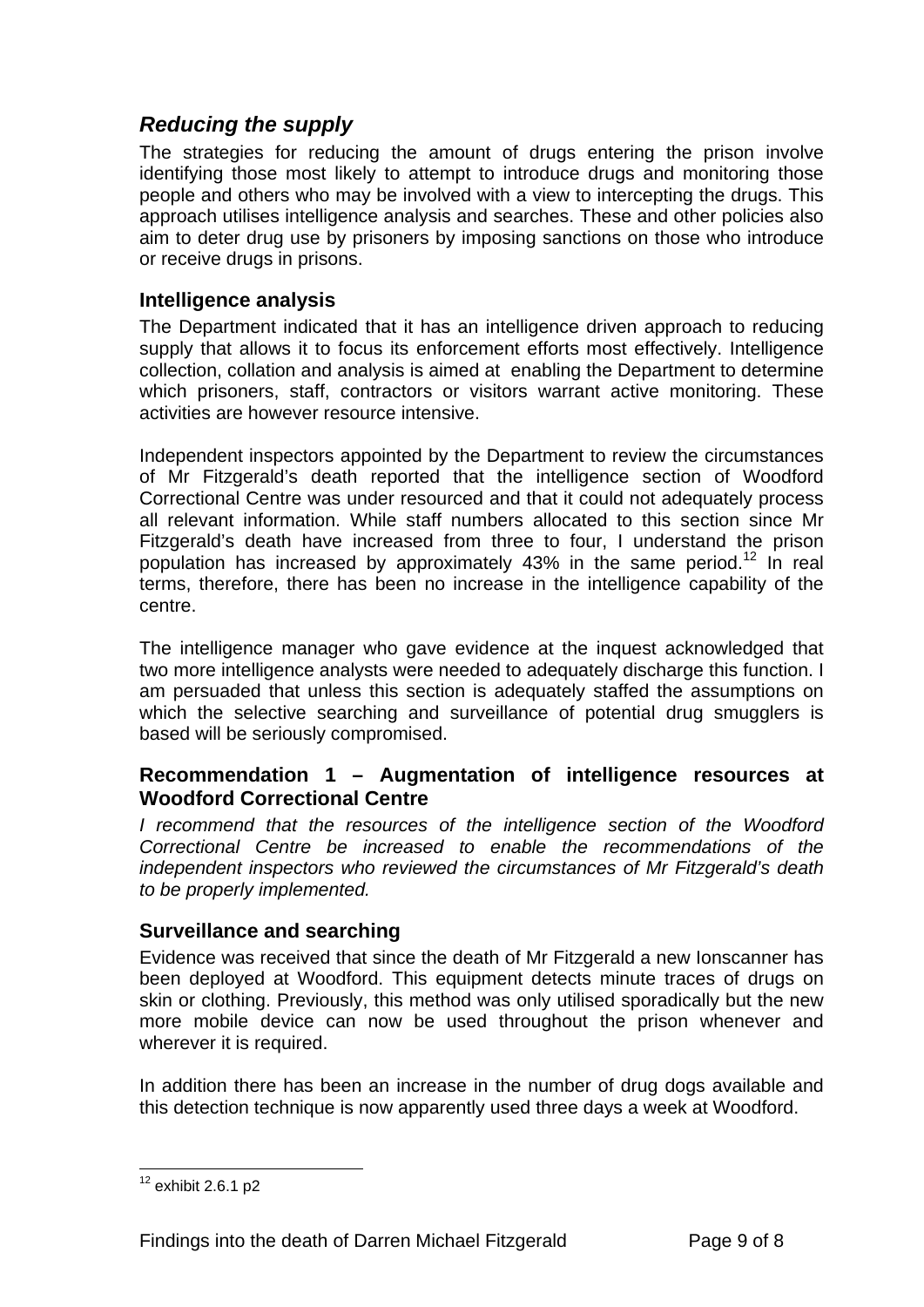It is apparent from the evidence given at the inquest that the authorities consider that visitors are the principle target of the supply reduction strategies. Far less attention is paid to importation by staff or private contractors with access to the prison. Evidence was received that drug dogs are occasionally deployed at the staff entrance and all staff are subjected to Ionscanning at least once per year. Further, I was told that contractors are escorted when in areas of the centre that can be accessed by prisoners and vehicles entering the centre are searched and generally watched while in the centre. I found this disparity of effort surprising. However, I have no evidence to indicate that it is misguided.

The supply reduction strategy also has deterrence aspects built in whereby visitors who engage in suspicious behaviour are denied contact visits as are prisoners who test positive to drugs.

Further the department is in the process of rolling out greater controls in visits areas

It is apparent that the Department has given careful consideration to how it can most effectively limit the quantity of drugs being smuggled into the prison. Although the death of Mr Fitzgerald proves that these efforts have not been entirely successful, I received no evidence that would enable me to suggest ways in which the supply reduction strategy could be improved.

## *Reducing the demand*

#### **Factors influencing drug use by prisoners**

The influences that predispose people in the wider community to abuse drugs are exacerbated in a prison setting.

A significant number of prisoners are driven to offend by their addiction and bring it with them to prison. Once there, boredom, fear, stress, and loneliness are all conditions that can be temporarily alleviated by intoxicants. Peer pressure is also very potent in a closed and violent environment where not fitting in can be dangerous.

So conducive are the factors predisposing prisoners to drug abuse that Commissioner Mengler observed that "*some enter prison not ever having used drugs and leave as drug users."13*

If prisoners leave jail with a drug habit it is more likely that they will return to crime and fail to comply with any post incarceration supervision requirements. The Department has therefore appropriately identified demand reduction as a major plank of its response to illicit drugs.

#### **The Department's demand reduction strategies**

The Department says it seeks to help offenders establish "drug free lifestyles" with a number of programs. The Drug Strategy refers to programs that seek to modify

l

 $13$  ib id p 50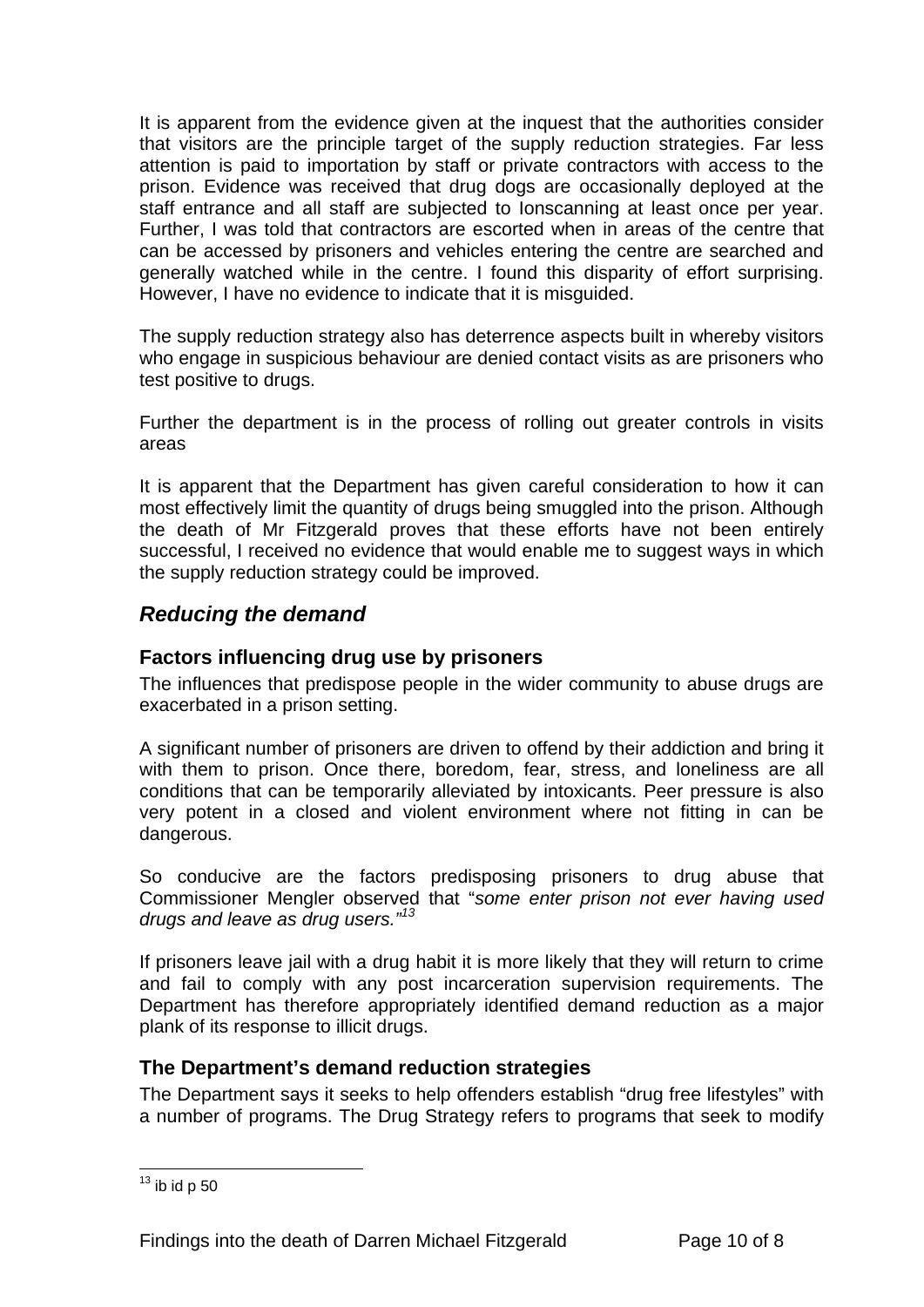the attitudes, values and behaviours of those assessed at being of a high risk of drug related harm.

Evidence put before the inquest indicates that Mr Fitzgerald on at least two occasions participated in a "narcotics anonymous" program. It obviously had minimal impact upon his drug using behaviour. Although such programs remain part of the new Drug Strategy it seems the interventions proposed under it are more comprehensive and integrated and reference is made to a residential program where by prisoners are not housed with the main stream prison population during the course.

The strategy also makes reference to the availability of opioid substitution therapy, but a departmental officer who gave evidence about the strategy advised that this response is currently only available in very limited circumstances; remandees or those sentenced to short terms of imprisonment who were already on a methadone program "outside" and pregnant prisoners during their pregnancy. He advised that currently only 14 prisoners qualify to participate in a methadone program.

## **Opioid replacement therapy**

In the broader community opioid substitution therapy or pharmacotherapy is a front line response to heroin abuse. This mainly take the form of methadone or buprenorphine (also know as Subutex) programs that are aimed at responding to the withdrawal symptoms of the drug addicted persons allowing other strategies to be employed to deal with the causes of their drug abuse.

In the course of the Inquest, Mr Fitzgerald's brother, Mr Brian McPartland, gave evidence that Mr Fitzgerald had often expressed interest in Subutex. Such therapy was not available in the Woodford Correctional Centre, or indeed in the general prison population in Queensland at the time of Mr Fitzgerald's death.

It is therefore appropriate to review the evidence as to whether such programs might have prevented this death and/or are likely to prevent similar deaths occurring in the future.

Prior to 1999 opioid dependence was not treated in Queensland correctional centres. If, when an inmate came into the system, he/she was addicted to heroin or already on a government funded and approved methadone program, the inmate was subjected to compulsory withdrawal and/or maintained his/her drug use by accessing illicit supplies.

In 1999 and 2000 a small trial of methadone treatment was undertaken in Townville Correctional Centre and the Brisbane Women's Correctional Centre. In 2001 these programs were expanded and buprenorphine was also made available.

In 2002, the then Director of Medical Services of the Department of Corrective Services, Dr Tony Falconer, reviewed the use of these pharmacotherapies to manage opiate dependence in the prison environment.<sup>14</sup> In that report, Dr Falconer observed: -

 $14$ Exhibit 2.12 Evaluation of Pharmacotherapies for Opioid Dependence.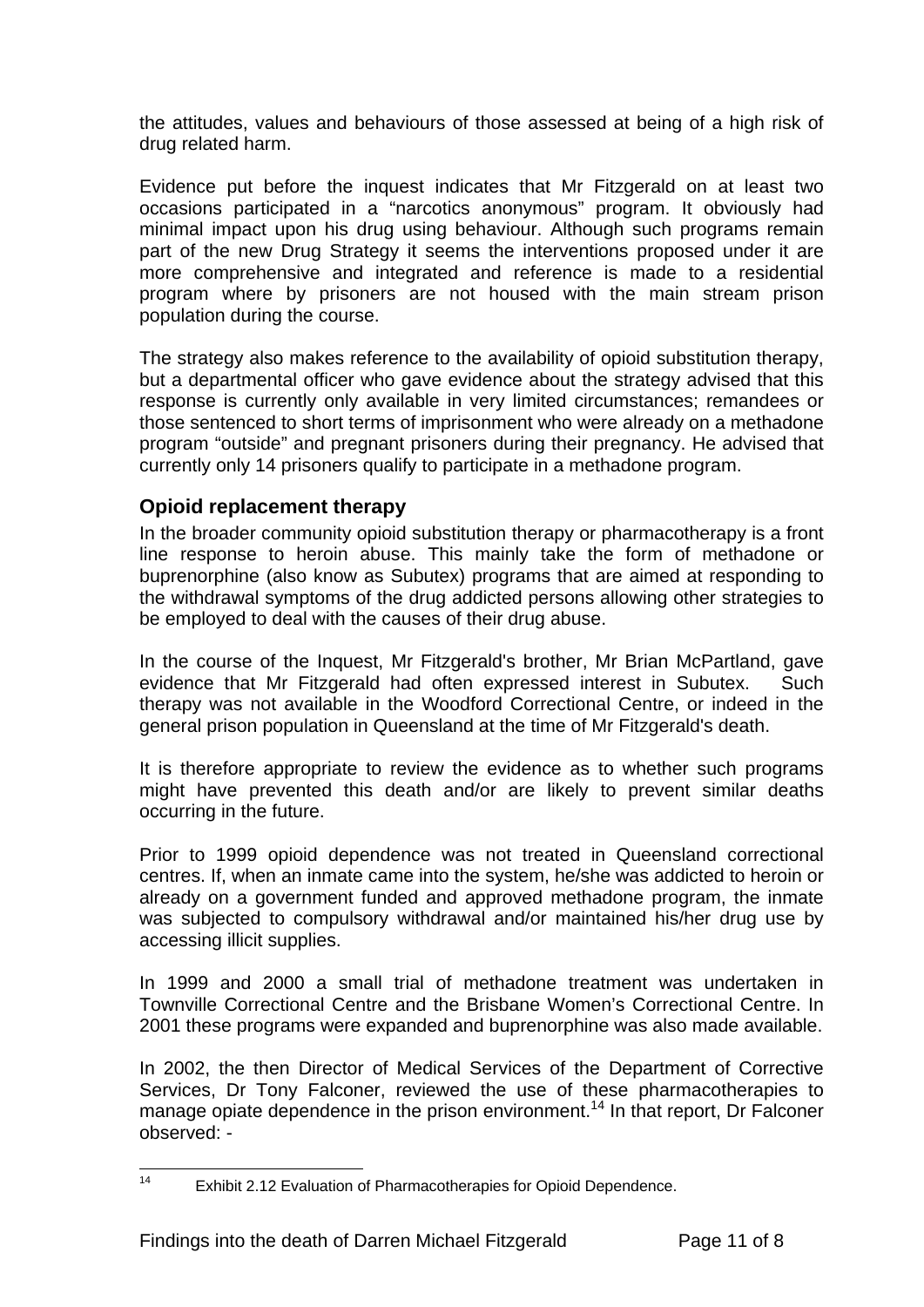- Injecting drug users have an increased risk of imprisonment, primarily because of the illegal activities that they engage in to generate funds for the purchase of drugs. A number of studies in various countries found a proportion of injecting drug users among prison populations range from 20 -  $50\%$ <sup>15</sup>
- The concentration of injecting drug users among inmate populations suggests that provision of drug treatment within the prison environment might be more cost effective than in the community.<sup>16</sup>
- The findings of a 1997 New South Wales Prison Health Survey were that 32% of females and 21% of males reported that they had injected drugs in prison at some time in the past. Of these, 70% of males and 69% of females stated that they had shared injecting equipment. Between 1% and 3% of inmates who injected drugs in prison reported that the first time they had ever injected was while in custody.<sup>17</sup>
- The dynamic nature of prison population increases the risk of the transmission of infectious diseases such as HIV and Hepatitis C to the wider community.
- Methadone maintenance is widely recognised as the most effective current treatment for heroin dependency and has been proven to be safe and effective within a correctional setting. The evaluation of a large prison methadone programme in New South Wales revealed that it had resulted in a significant reduction of intravenous drug use amongst treated inmates.<sup>18</sup>
- The available evidence would strongly suggest that individuals forced off treatment would be heavily represented among the inmates who subsequently inject heroin in prison and among those who die from accidental heroin overdose, either in prison or soon after release.
- A trial of continuation of pre-existing methadone maintenance treatment commenced at Townsville Correctional Centre in early 1999 and at Brisbane Women's Correctional Centre in late 1999 found that the goals of the treatment programme were met and that there was no adverse operational impact. Expansion of methadone treatment was recommended.<sup>19</sup>
- Buprenorphine (Subutex), which is another withdrawal and maintenance treatment for opiate dependents, was made available within Queensland correctional facilities in late 2001 in accordance with an election commitment of the State Government.<sup>20</sup>

<sup>15</sup> Exhibit 2.12 at p2, citing Gaughwan et al "Behind Bars - Risk Behaviours for HIV

Transmission in Prisons, Review", HIV/AIDS and Prisons AIC (1991)<br>
<sup>16</sup> ibid p2<br>
<sup>18</sup> ibid p4, citing Dolan et. al "Methadone maintenance treatment reduces Heroin injection in New South Wales prisons", Drug and Alcohol Review 1998, 17, 153-158<br>
<sup>19</sup> ibid p3<br>
<sup>20</sup> ibid p3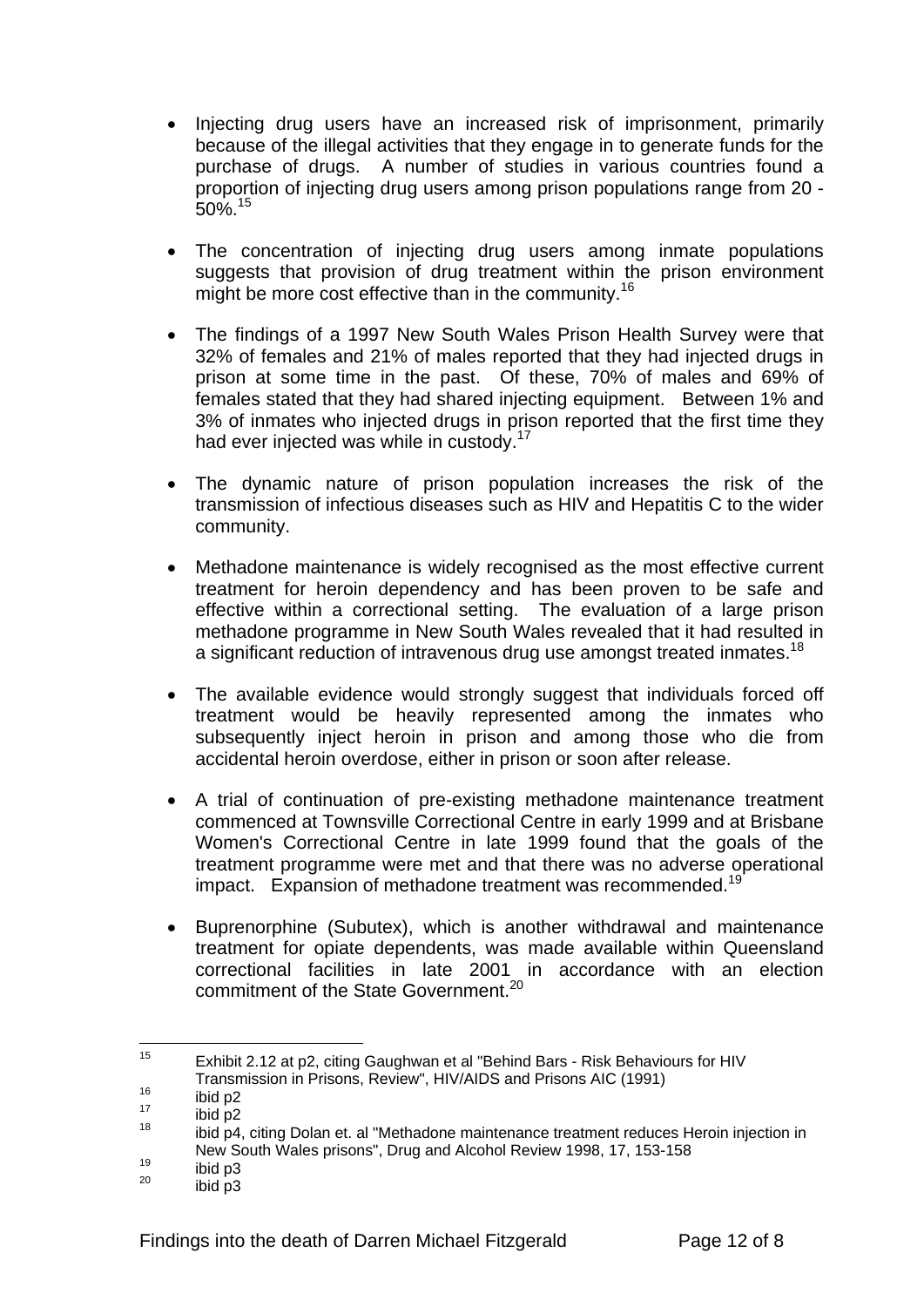• Trials of both methadone and buprenorphine found that they are effective treatments for opiate dependence within correctional facilities. Their availability reduced the likelihood of illicit drug use, accidental overdose and the spread of communicable diseases. It is also likely to reduce recidivism.

These factors led Dr Falconer to recommend that:-

- All inmates who enter prison on opiate pharmacotherapy treatment should have the option on continuing such treatment;
- Appropriate inmates not already on treatment should be commenced on opiate diversion treatments during their period of incarceration; and
- Inmates not in treatment who are assessed at being at risk of returning to drug use after release from custody should be considered for commencement of opiate pharmacotherapies prior to release.

Funding was approved for a continuation of the program in 2002/03 but in early 2003 the Minister for Police and Corrective Services advised the department that he would not support a continuation of that funding.

In a memorandum to the Director-General, Department of Corrective Services, dated 17 March 2003, the Executive Director, Policy and Programme Services set out the ramifications of that decision. $21$  In that briefing note, that author advised that:-

- Buprenorphine and methadone programs contribute to crime prevention. Research in Australia and overseas has shown that methadone reduces crime by about 30% and buprenorphine halves re-incarceration rates compared to non treated offenders;
- Cessation of the programme will result in increased demand for illicit drugs within correctional centres and a corresponding increase in the use of illicit drugs within correctional centres. The quantum of increase is difficult to predict, but it is generally accepted that untreated drug dependent prisoners are responsible for around 90% of illicit drug use within correctional facilities;
- Cessation of the programme will result in the increased spread of communicable diseases, particularly Hepatitis C between prisoners to the necessity of sharing intravenous drug using equipment. The diseases will be transmitted to members of the wider community when infected prisoners are released;
- Cessation of the programme will result in increased likelihood of opiate related overdoses, particularly in the period immediately following release, due to the loss of tolerance to opiates to heroin users. This will result in

l  $21$  Exhibit 2.13 DCS briefing note, "Ramifications of non funding of expanded buprenorphine and methadone availability", 17 March 2003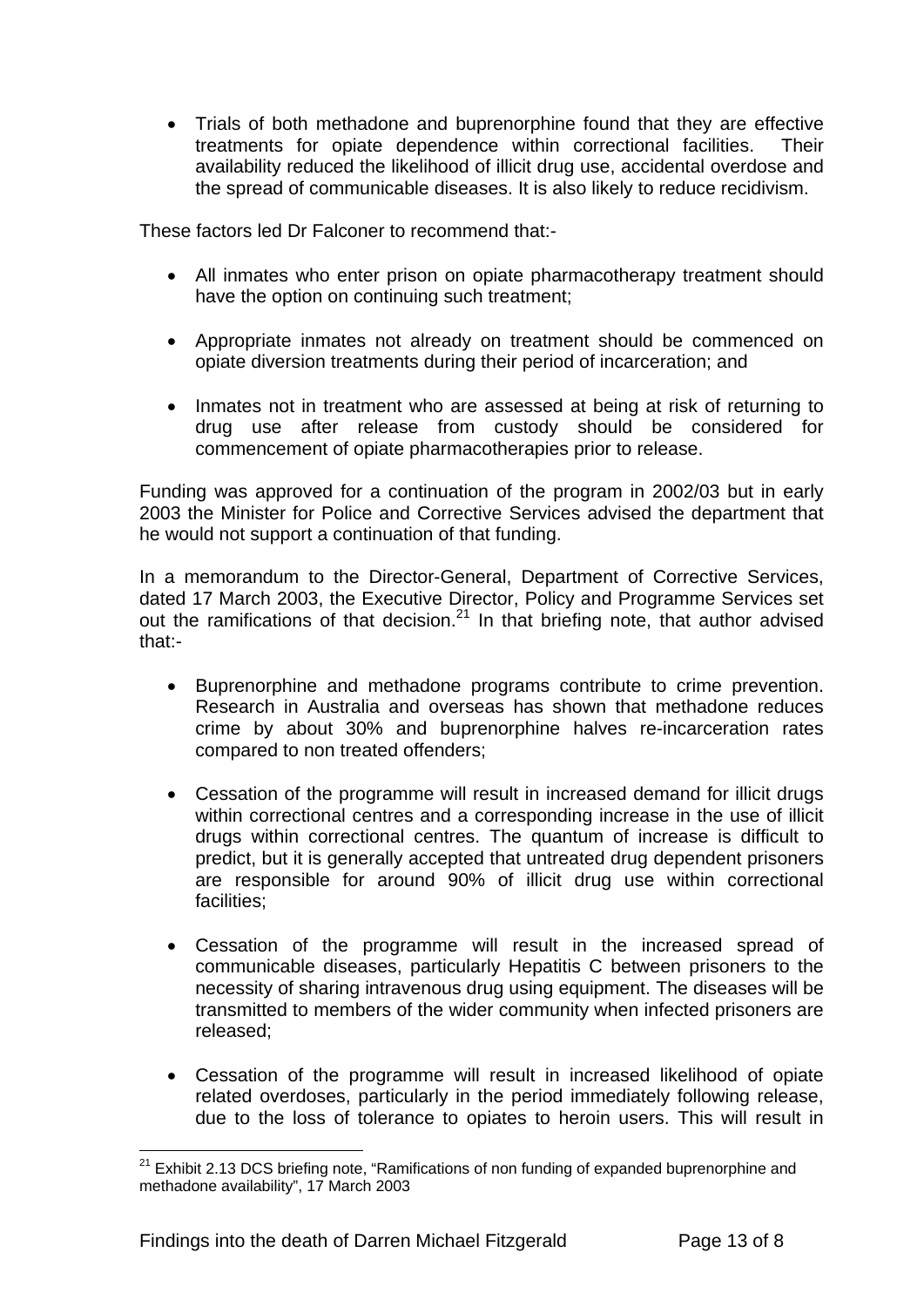avoidable deaths for a number of released prisoners. Assuming that around 5% (this may be conservative) of prisoners are heroin dependent at the time of incarceration, the number of such deaths expected in Queensland each vear would be around  $20.<sup>22</sup>$ 

On 18 June 2003 the Acting Director-General of the Department of Corrective Services, sent a briefing note to the then Minister for Police and Corrective Services, advising that:-

- Opiate pharmacotherapies could be provided within correctional centres with only minor operational inconvenience;
- Demand for opiate pharmacotherapies amongst the prisoner population was high; and
- It was possible to maintain treatment when transferring between correctional facilities and the community.<sup>23</sup>

The issue was again revisited in a briefing note prepared in December 2005 that recommended to the Minister for Police and Corrective Services that an opioid replacement programme be implemented.<sup>24</sup> That briefing note described the programme as a key component of the Drug Strategy which is critical to both demand reduction and harm reduction.<sup>25</sup>

Evidence was given by an intelligence officer at the Woodford Correctional Centre that an increasing amount of buprenorphine was being smuggled into the Woodford Correctional Centre.<sup>26</sup>

The Manager - Drug Strategy Unit, Offender Programmes and Services Directorate Department of Corrective Services gave evidence at the Inquest. He confirmed the thrust of the documents I have just summarised and said that no new evidence had come to light since their creation to indicate any negative impacts of these therapies. The conclusions and recommendations of those submissions seem well researched, evaluated and reasonable.

The evidence indicates that the use of these pharmacotherapies would:-

- reduce the likelihood of accidental, fatal overdoses of illicit drugs in prisons;
- lessen drug related violence among prisoners;
- lessen the potential for corruption among prison officials;
- reduce incentives for visitors to smuggle drugs into prisons;

<sup>22</sup> 

<sup>&</sup>lt;sup>22</sup> ibid p 1 - 2.<br><sup>23</sup> Ibid p1.<br><sup>24</sup> Exhibit 2.15 DCS briefing note "Draft Queensland Department of Corrective Services Drug Strategy" 20 December 2005.<br>
<sup>25</sup> At page 4<br>
<sup>26</sup> T p106 evidence of Mr Craig Steeley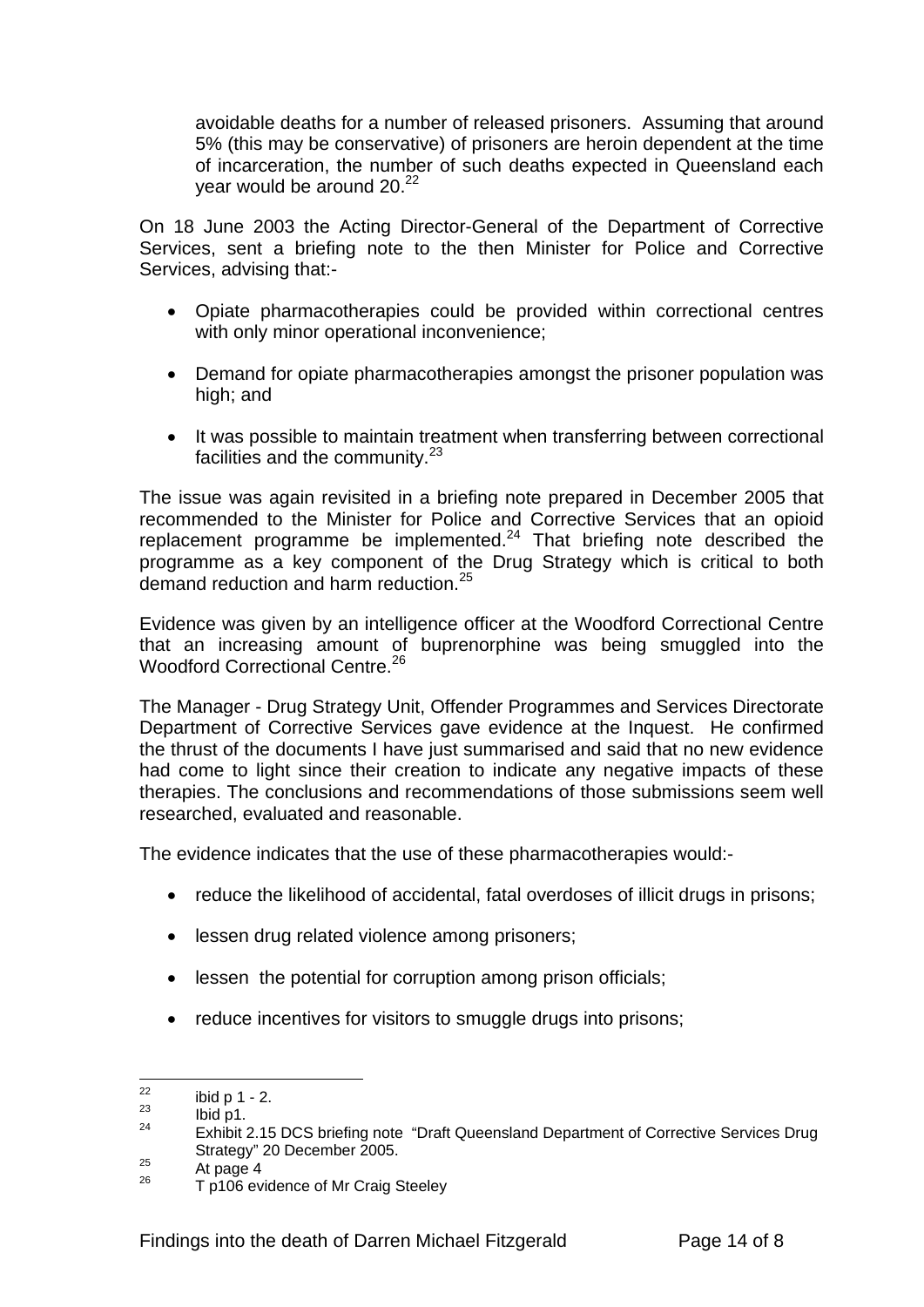- diminish the spread of blood born diseases among prisoners and their intimate associates when they leave prison;
- reduce drug debts, a driver for post-release crime; and
- improve the reintegration and employment prosects of prisoners who are released free of addiction.

It would seem the re-introduction of these programs is in the interests of prisoners, their families, the correctional system and the general public. The trials and evaluations have been done. I readily recognise that public policy is a matter for government. However, the *Coroners Act 2003* imposes upon coroners the obligation to make recommendations that seek to prevent unnatural deaths and are aimed at improving the justice system and public health and safety.

#### **Recommendation 2 - Re-introduction of methadone and buprenorphine in all correctional centres**

*I recommend that as a matter of urgency, the Department of Correctional Services establish opioid dependence pharmacotherapy programs utilising methadone and buprenorphine.* 

## *Harm minimisation*

Consistent with its acknowledgment that it can not eliminate drugs from prisons, the Department claims to have "*operational strategies to reduce the harm caused by (Illicit) drugs."27*

Drug use in a prison carries with the same harm risks as in the wider community; namely drug overdose and the spread of blood borne viruses.

The Drug Strategy is said to be pro-active in its approach to harm minimisation but from my reading of it, in reality the strategy seems limited to an information campaign.

Unlike the general community where education is coupled with practical responses such a needle exchange programs, prisoners are offered only counselling. As a result of treating hypodermic needles as contraband, even though Corrective Services has irrefutable evidence that intervenous drug use is occurring, prisoners using drugs are almost certainly sharing syringes.

Authorities also know that a significant number of prisoners have blood borne viruses in their system and that a significant number inject drugs. In those circumstances I believe they are failing to meet their obligation to minimise the risk of harm to prisoners by failing to allow access to clean syringes.

It may be argued that prisoners are not obliged to take drugs. However, an incarcerated person, particularly one with an addiction, can not be said to have a "free will" in this regard. In any event, the same could be said of drug users in the

l

 $27$  exhibit 2.3 para 2